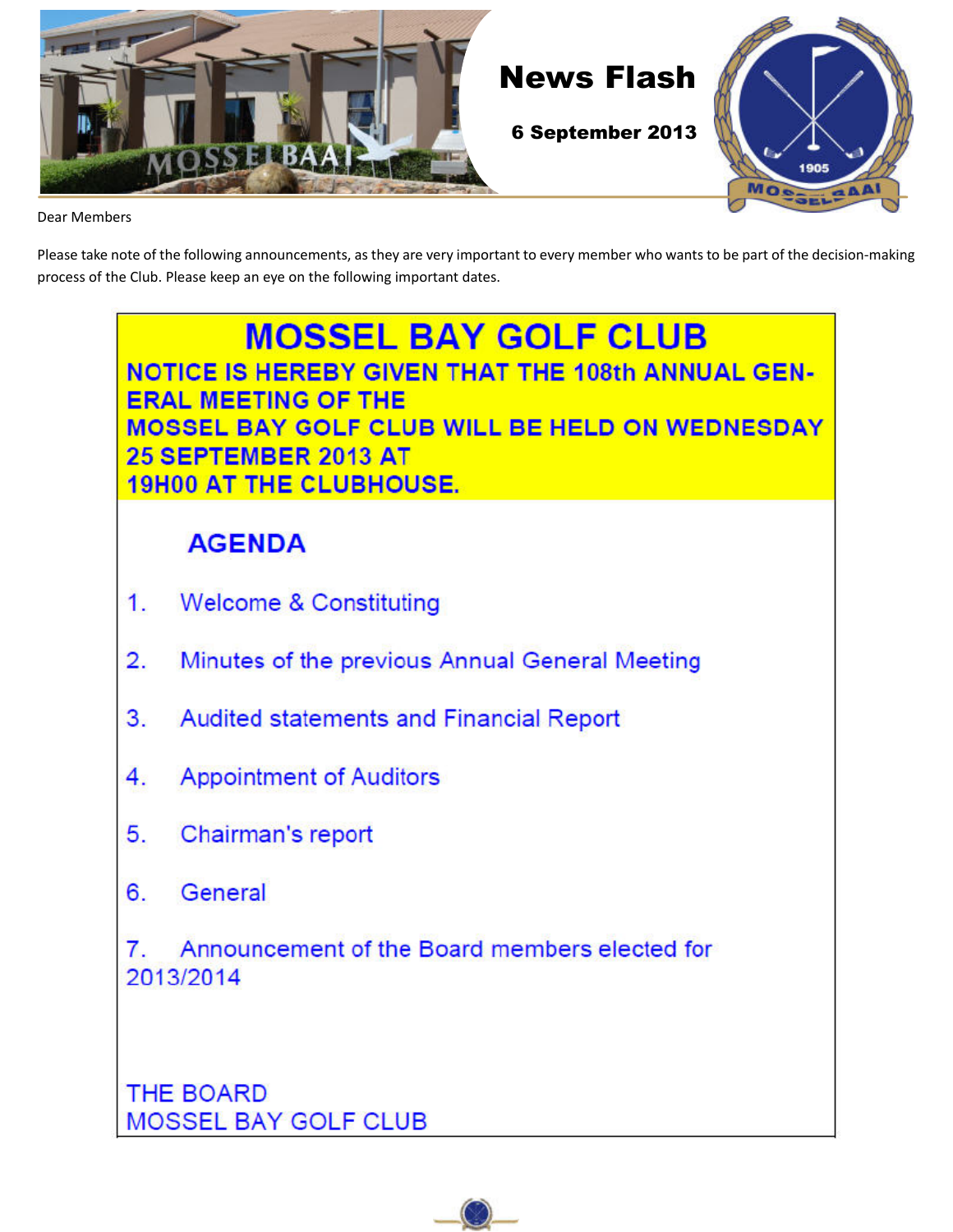#### **VERKIESING 2013**

Dit is weer tyd vir ons ALGEMENE JAARVERGADERING, en daarmee saam gaan die verkiesing van nuwe Raadslede soos bepaal deur die hersiene Grondwet. Die wysigings van die Grondwet is op 29 Augustus 2013 deur die lede op "n Spesiale Algemene Vergadering goedgekeur met 39 stemme teenoor 4.

Volgens die bepalings van die Grondwet word nominasies nou amptelik ingewag, en sluit dit 14 dae voor die Algemene Jaarvergadering soos op die voorblad geadverteer. Dit beteken dat alle nominasies by die Klub Bestuurder se kantoor ingedien moet word voor 12h00 op 11 September 2013. Belangrik om kennis te neem dat die proses nou ook elektronies gedoen kan word op voorwaarde dat dit op die amptelike dokumente plaasvind. Kyk asb na die onderstaande stipulasies wat betrekking het op die proses.

2013

### **NOMINASIE PROSEDURE**

- > NOMINASIES VIR DIE SEWE RAADSLID POSISIES SOOS VERVAT IN DIE HERSIENE GRONDWET WORD HIERMEE GEOPEN VERKLAAR, OP VOOR-<br>WAARDE DAT SODANIGE NOMINASIES AAN DIE VOLGENDE KRITERIA VOL-DOEN:
- $\checkmark$  DIE NOMINASIE VORM MOET GETEKEN WORD DEUR 2 LEDE (VOLLID, **SENIOR OF ERELEDE)**
- DIE KANDIDAAT MOET OOK DIE VORM TEKEN
- $\checkmark$  DIE KANDIDAAT MOET 'N A4 LENGTE CV AANHEG AAN SY VORM.
- $\checkmark$  DIE KANDIDAAT MOET GEREGTIG WEES TOT 10 STEMME (VOLLID, SENIOR **EN ERELEDE)**
- $\checkmark$  DIE KANDIDAAT MOET VIR LANGER AS TWEE JAAR 'N LID VAN DIE KLUB **WEES**
- $\checkmark$  ALLE NOMINASIES MOET BY DIE BESTUURDER SE KANTOOR INGEHANDIG WORD VOOR 12H00 OP 11 SEPTEMBER 2013.
- GEEN LAAT INDIENINGS SAL AANVAAR WORD NIE.
- $\checkmark$  STEMMING SAL PLAASVIND TUSSEN 8H00 EN 18H00 OP 25 SEPTEMBER 2013.
- $\checkmark$  RESULTATE WORD BEKENDGEMAAK AAN DIE EINDE VAN DIE ALGEMENE **JAARVERGADERING.**
- ✓ NOMINASIE VORMS IS VERKRYGBAAR BY ONTVANGS. SLEGS AMPTELIKE **VORMS SAL AANVAAR WORD.**

#### **LOCAL RULES**

We want to continue reminding members that the placing rule has been amended from one club length to one card length. We find that, despite it being widely announced, a lot of players still seem to be unaware of the change.

We want to plead with members to help us by repairing their (and other) divots and pitch marks, as well as staying out of the environmentally sensitive area between the 10th and 11th holes. We are not able to be everywhere at all times, and thus would appreciate being notified if members notice the misuse of our course by any golfers. It is always easier to deal with an incident the moment it happens, rather than weeks later.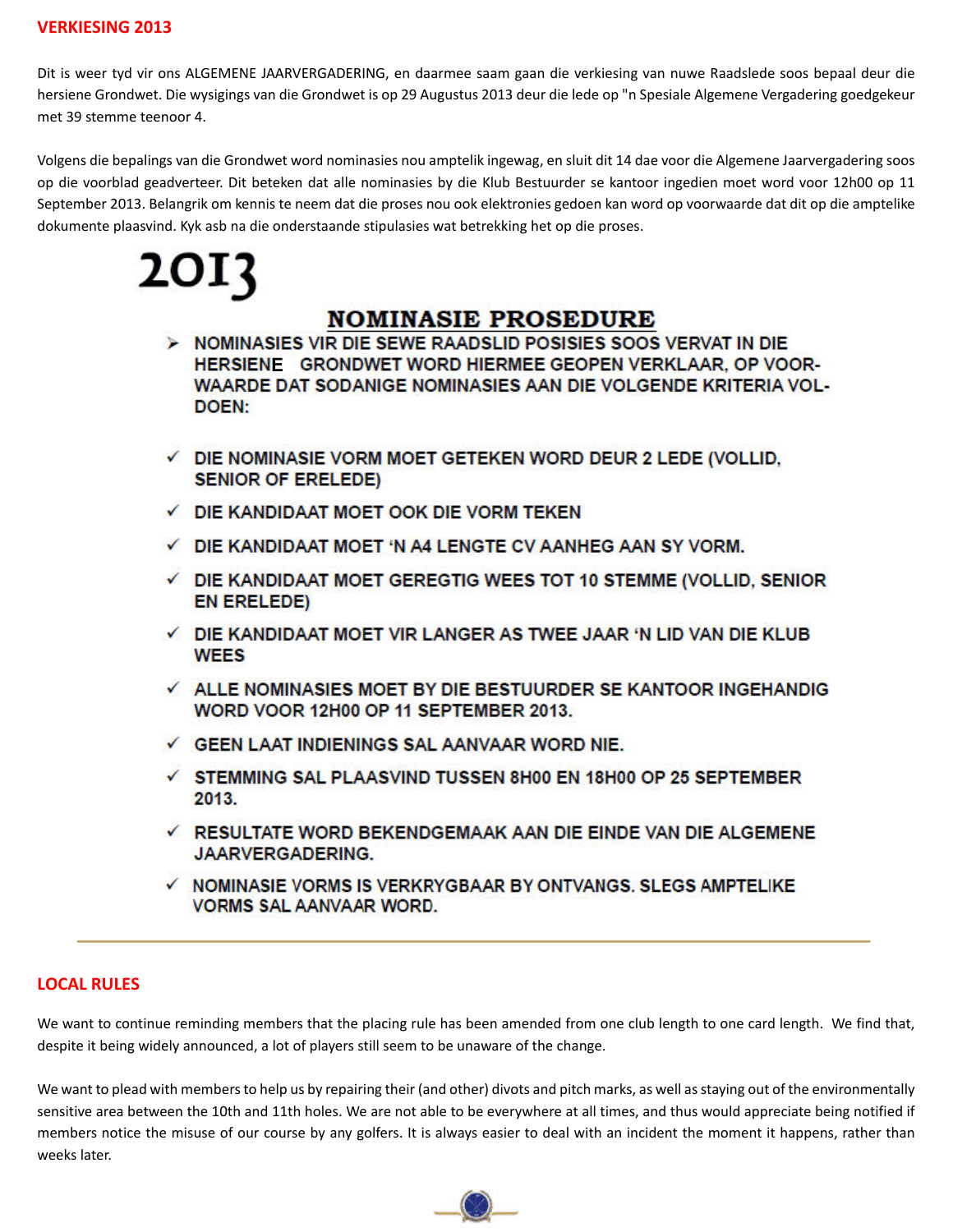#### **INSTALLATION OF NEW IRRIGATION MAIN-LINE**

We are asking for the patience of members and visitors playing the course whilst the process of upgrading our irrigation main-lines are underway. Do not be deterred by the blue pipes that are scattered all over some of the holes, for the subcontractors are working day and night to finish this mammoth task of laying the more than 6km of 8 inch PVC pipes. This is part of our capital expense programme for which Nedbank approved a 5 year term loan.

It is important that both members and home-owners be informed about this process, as it is a very sensitive and finely balanced exercise for the following reasons:

• The impact on the playing conditions, and for this period markers must use their discretion when play comes into contact with the operations. We apologise for the inconvenience, but wish to stress the importance of this move.

• The upgrade was discussed in Board meetings for many years, and now it has materialised.

• Apart from the cost the biggest threat in this procedure is the small window within which we will be able to perform this upgrade. The season is turning and the days are getting longer, and with it more sunshine and warmer winds. With the project underway some of the areas will be blanked off and thus we will not be able to irrigate. We are also at the beginning of the growing season, and at the same time we plan to hollow-tine in early October. I think members will understand the sensitivity of the whole operation.

• The Golf Club and the Golf Estate is a very sensitive environment where a variety of individuals have to co-exist in harmony. For the Golf Club and its management this harmony is a matter of priority, and that is the reason why we have to communicate the steps to be followed. We hope to be finished as early in October as possible.

• For us to achieve our goals the sub-contractor have to perform certain procedures which includes working at night. To achieve this we obviously have to be sensitive not to disturb the home-owners, not to create a security risk whilst at the same time trying to keep ahead of schedule.

We want to thank members and the home-owners for their patience during this important process.

#### **PERSONEELLID VAN DIE MAAND**

Die Bestuur het dit goed gedink om maandeliks 'n personeellid uit te sonder wat buitengewoon presteer en Augustus se wenner is BENSON DAYENI. Benson is alreeds vanaf 2003 werksaam by die Klub, en vanaf 2006 in diens van die Klub as skoonmaker.

Hy is bekend vir die manier waarmee hy lede versorg en die vriendelikheid waarmee hy sy take verrig. Hy is baie lojaal en as beloning daarvoor is hy deur die loop van hierdie jaar bevorder tot "House-keeping Manager". Sy toewyding en getroue diens is vir die Klub 'n groot bate en hy is 'n voorbeeld vir sy mede personeel.

Danksy die vriendelike samewerking van GREENWAYS RESTAURANT kan die gelukkige wenner 'n ete van sy/haar keuse geniet geborg deur Tony Scholtz van Greenways.



Baie geluk en baie dankie Benson! Geniet jou ete!

#### **VRYDAGAANDE VLEISTREKKING:**



Baie dankie aan Andre Marx, eienaar van Ultra Meat (by die Mikeva Sentrum), vir die borg van ons Vrydag-aande se vleistrekking en Fantastic Friday. Indien jy nog nie daar was nie, is dit nou die tyd om van hulle heerlike produkte aan te skaf.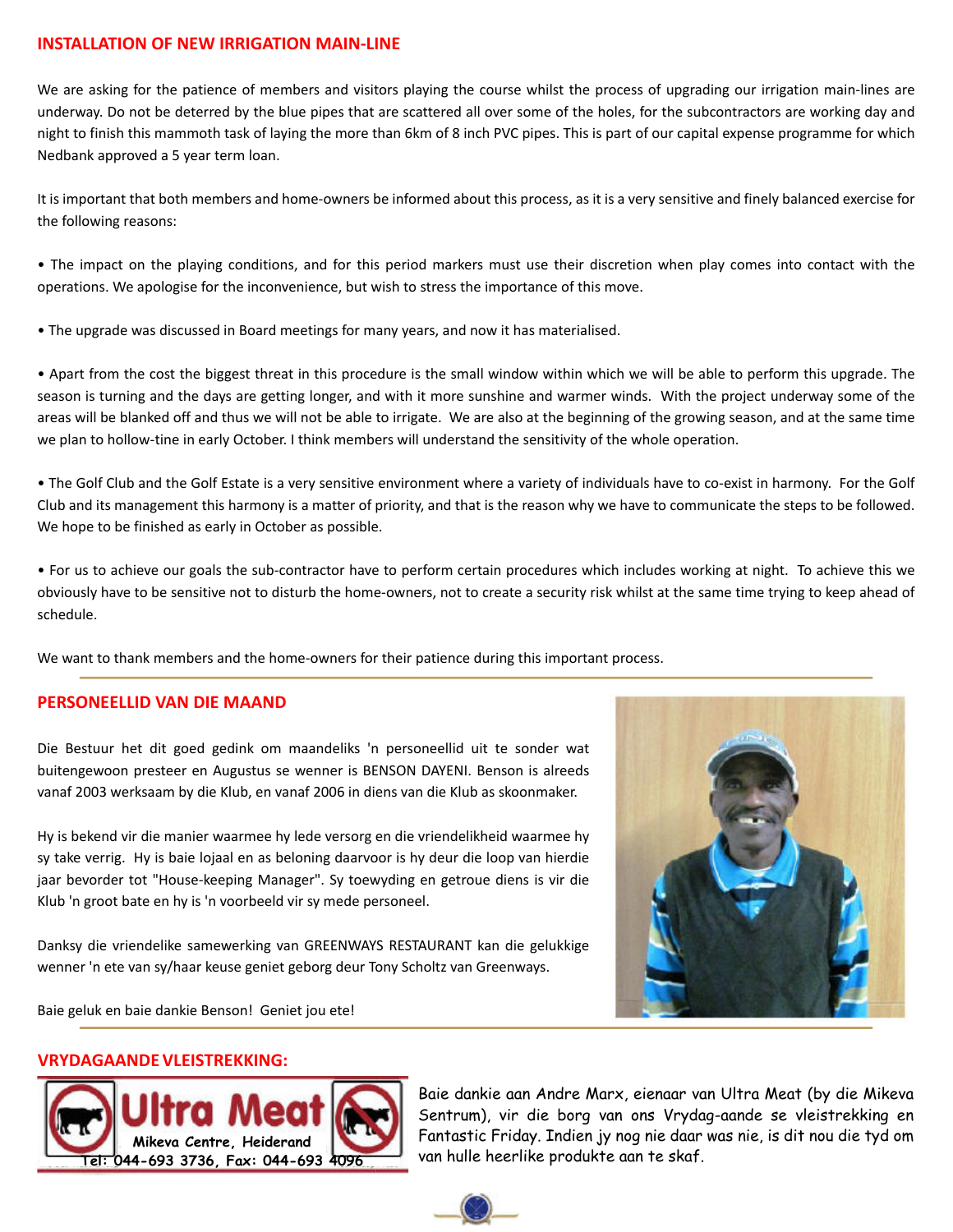#### **JUNIOR GOLF**

Jordan Duminy AND Martin Vorster participated in The World Golf Junior Championship this year for the South African team, whilst representing the Louis Oosthuizen Academy. The competition was held in Pinehurst, North Carolina, the very town that will play host to the US Open in 2014.

Golfers from 43 States and 43 countries, totalling 1300 descended upon Pinehurst to participate in their different age groups. Jordan, the only South African in the 10 year group competed against 138 participants from all over the world.

Their competition started on a high when a special delivery from Louis Oosthuizen was made to Pinehurst for Jordan and Martin Vorster who participated in the 11year age group. They received golf shirts like those worn by Louis with the South African flag on the sleeve. They each also received caps. **Jordan & Martin**





#### **IMPORTANT DATES**

This month is packed with a lot of sponsored days above and beyond the normal fantastic line-up of competitions. Please make a note of the following days:

- The **MOSSEL BAY OPEN** got blown away this past weekend and have been re-scheduled for **Sunday 17 November 2013.**
- **The Mossel Bay Sports Festival** is taking place the weekend of 20-23 September and starts off with the yearly **Business Chamber** golf day Friday 20 September sponsored by Rawson Properties to the tune of over R50 000 (including a spit-braai after the game).
- The weekend is rounded off with the inaugural **Mossel Bay & Pinnacle Point** combined tournament stretching over 2 days. Members can take part in this event at a minimal cost with excellent prizes on offer for both days as well as cumulative prizes. This event is sponsored by Global Golf.

PLEASE MAKE SURE YOU BOOK YOUR SPOT AT RECEPTION FOR WE WOULD LIKE THE SUPPORT OF MEMBERS FOR THESE GREAT EVENTS.



#### **PLEASE HELP US**

Our course is in a fantastic condition and we would like to keep it that way. Please assist us in repairing your and other player's` divots and pitchmarks. You can also help by pointing out players that do not have sandbags and that do not take proper care of our course. The systematic destruction of our course must be stopped!

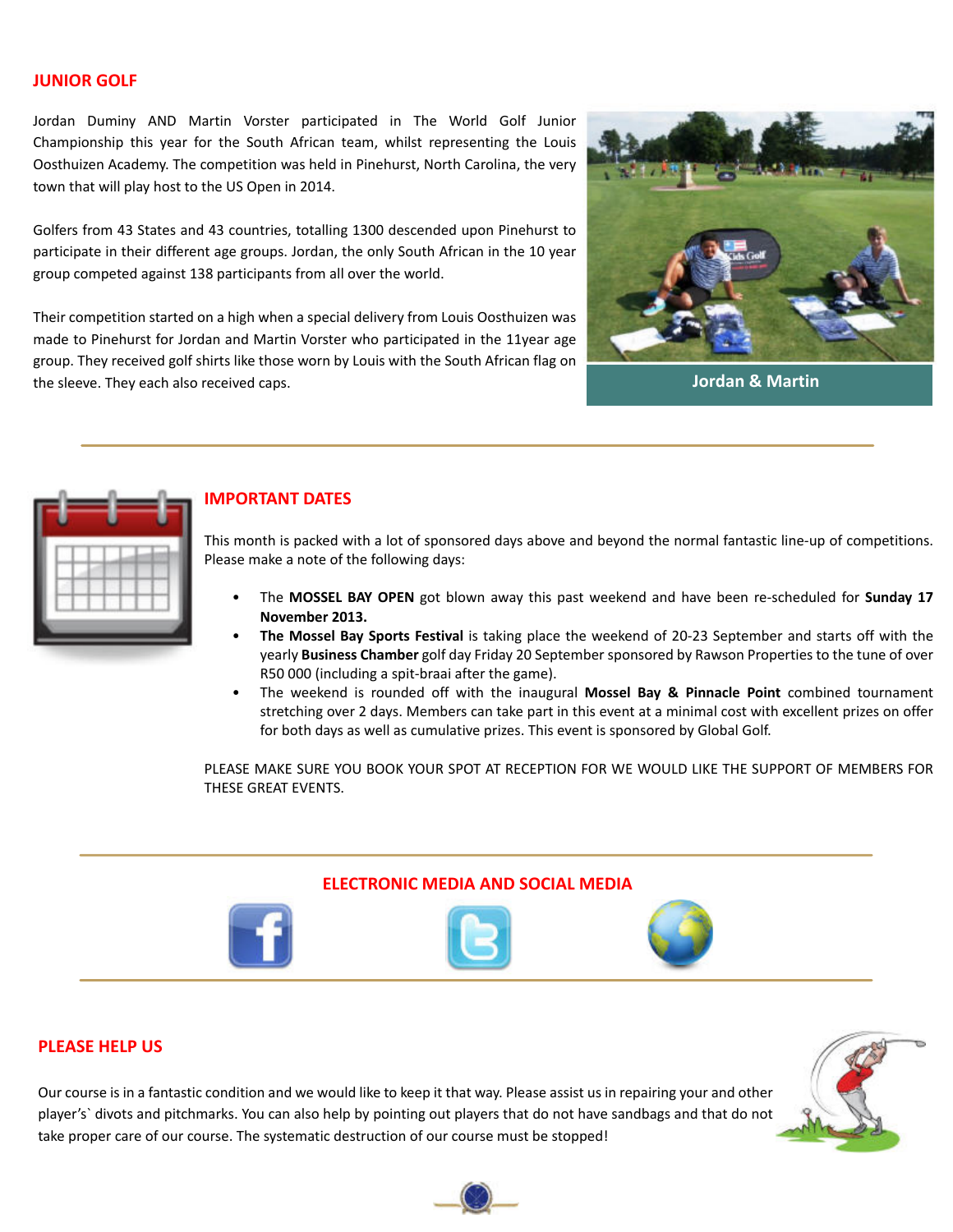| MOSSELBAAI GHOLFKLUB    |                                                                  |              |           |                |  |  |  |  |  |  |
|-------------------------|------------------------------------------------------------------|--------------|-----------|----------------|--|--|--|--|--|--|
|                         | <b>STABLEFORD 28 AUGUSTUS 2013</b><br>BB                         |              |           |                |  |  |  |  |  |  |
|                         | <b>SAKEMANNE GOLF DAG</b>                                        |              |           |                |  |  |  |  |  |  |
|                         | <b>PLAYERS IN THE FIELD 140</b>                                  | <b>SCORE</b> | COMB. H/C | <b>NOMINEE</b> |  |  |  |  |  |  |
|                         | <b>A DIVISION 0-18</b>                                           |              |           |                |  |  |  |  |  |  |
| 1                       | <b>STEPHEN LE ROUX / ANDRE VAN WYK</b>                           | 46           | 18        |                |  |  |  |  |  |  |
| 2                       | <b>ANDRE LIGHT / MATTHEW LUNDIE</b>                              | 44           | 1         |                |  |  |  |  |  |  |
| 3                       | <b>HENRY MARAIS / JOHAN VAN RENSBURG</b>                         | 42           | 18        |                |  |  |  |  |  |  |
|                         | <b>B DIVISION 19-36</b>                                          |              |           |                |  |  |  |  |  |  |
| $\boldsymbol{\tau}$     | <b>ANTON STEENKAMP / PIERRE BOTES</b>                            | 45           | 31        |                |  |  |  |  |  |  |
| 2                       | <b>KURT MULLER / EARL MANIE</b>                                  | 45           | 30        |                |  |  |  |  |  |  |
| $\overline{\mathbf{3}}$ | <b>DANIE LE ROUX / KOKKIE RALL</b>                               | 44           | 29        |                |  |  |  |  |  |  |
| C DIVISION 37+          |                                                                  |              |           |                |  |  |  |  |  |  |
| 1                       | <b>RITA WIENAND / DAWN WESSELS</b>                               | 45           | 47        |                |  |  |  |  |  |  |
| 2                       | <b>ANDRE ZIETSMAN / CYNTHIA ZIETSMAN</b>                         | 45           | 43        |                |  |  |  |  |  |  |
| $\overline{\mathbf{3}}$ | <b>EDDIE JENKERSON / WILHELM VAN ROOYEN</b>                      | 42           | 43        |                |  |  |  |  |  |  |
|                         | <b>NEAREST THE PIN</b>                                           |              |           |                |  |  |  |  |  |  |
| 4                       | <b>STEPHEN LE ROUX</b>                                           |              |           |                |  |  |  |  |  |  |
| 8                       | <b>KURT MULLER</b>                                               |              |           |                |  |  |  |  |  |  |
| 12                      | <b>LOUISE MULLER</b>                                             |              |           |                |  |  |  |  |  |  |
| 15                      | <b>ANDREW LIGHT</b>                                              |              |           |                |  |  |  |  |  |  |
|                         | <b>MOST GOLF</b>                                                 |              |           |                |  |  |  |  |  |  |
|                         | <b>HESTER &amp; LES DE JAGER</b>                                 | 32           |           |                |  |  |  |  |  |  |
|                         | <b>UPCOMING COMPETITIONS</b>                                     |              |           |                |  |  |  |  |  |  |
| *                       | <b>WEDNESDAY 4 SEPTEMBER 2013 PSG CHICKEN RUN IND STABLEFORD</b> |              |           |                |  |  |  |  |  |  |
| *                       | SATURDAY 7 SEPTEMBER 2013 BB STABLEFORD                          |              |           |                |  |  |  |  |  |  |
|                         | <b>DIE BURGER 0866896067</b>                                     |              |           |                |  |  |  |  |  |  |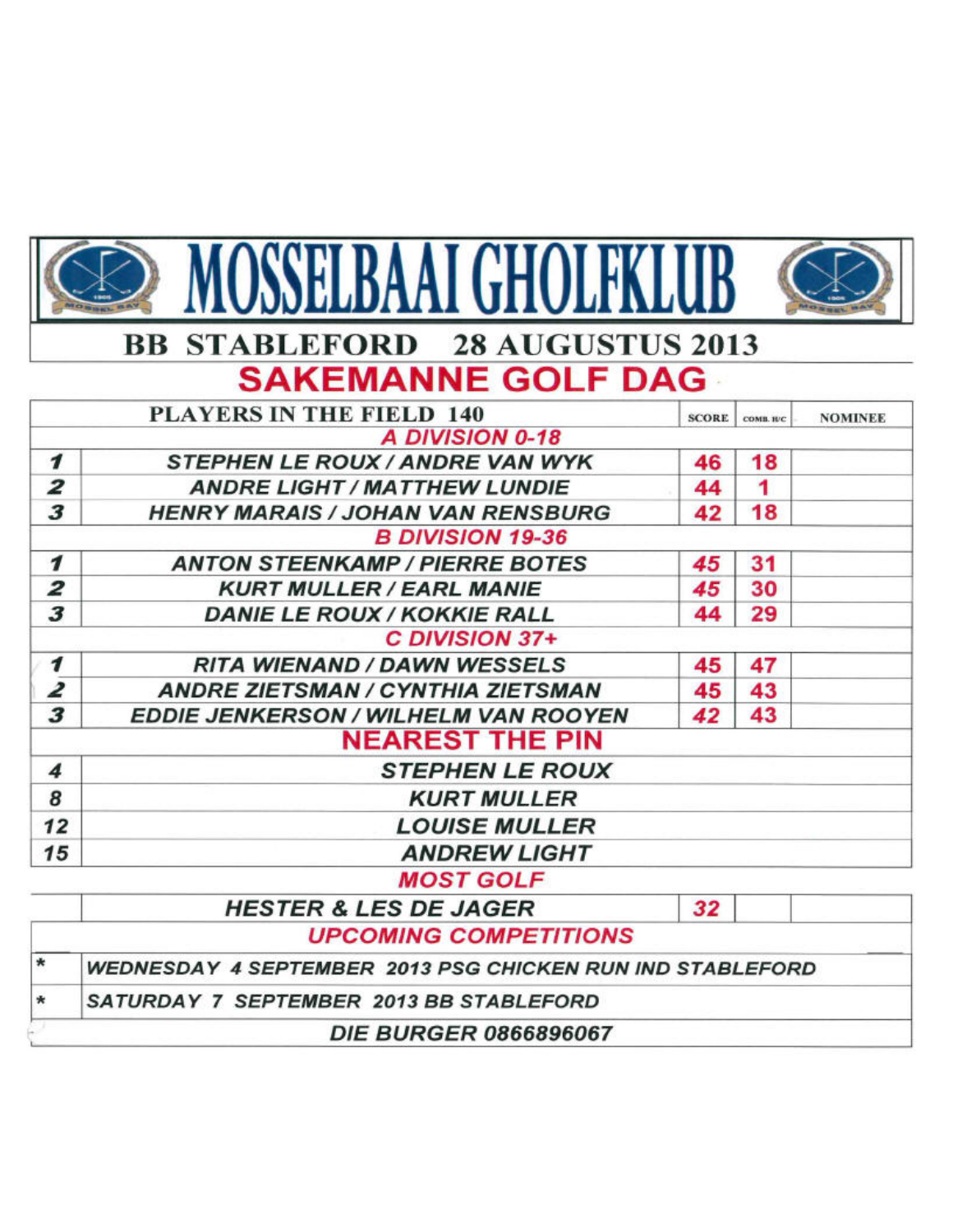

| <b>BB &amp; FOURSOMES MEDAL</b> |                                   | 2013/09/01                              |       |
|---------------------------------|-----------------------------------|-----------------------------------------|-------|
| <b>GROSS</b>                    | ot a                              | A LIGHT & B MEYER                       | 134   |
|                                 | <b>CONTRACTOR</b><br>$\mathbf{r}$ | <b>M GERMISHUYS &amp; J CLOETE</b>      | 146   |
|                                 | 31                                | <b>S BARNARD &amp; J REBULA</b>         | 146   |
| NETT                            | ı.                                | <b>R SERFONTEIN &amp; D VAN HEERDEN</b> | 136.5 |
|                                 | $\mathcal{P}$                     | A PARKER & P MEYER                      | 143.5 |
|                                 | 34                                | <b>W PRETORIUS &amp; L STRYDOM</b>      | 145   |
| <b>NEAREST THE PIN</b>          | 4                                 | <b>S BARNARD &amp; J REBULA</b>         |       |
|                                 | 8.                                | <b>N MITCHELL &amp; R CIAPPARELLI</b>   |       |
|                                 | 1000<br>12                        | A PRINSLOO & I NORGARB                  |       |
|                                 | 15                                | W MALGAS & HONEL DAVIDS                 |       |

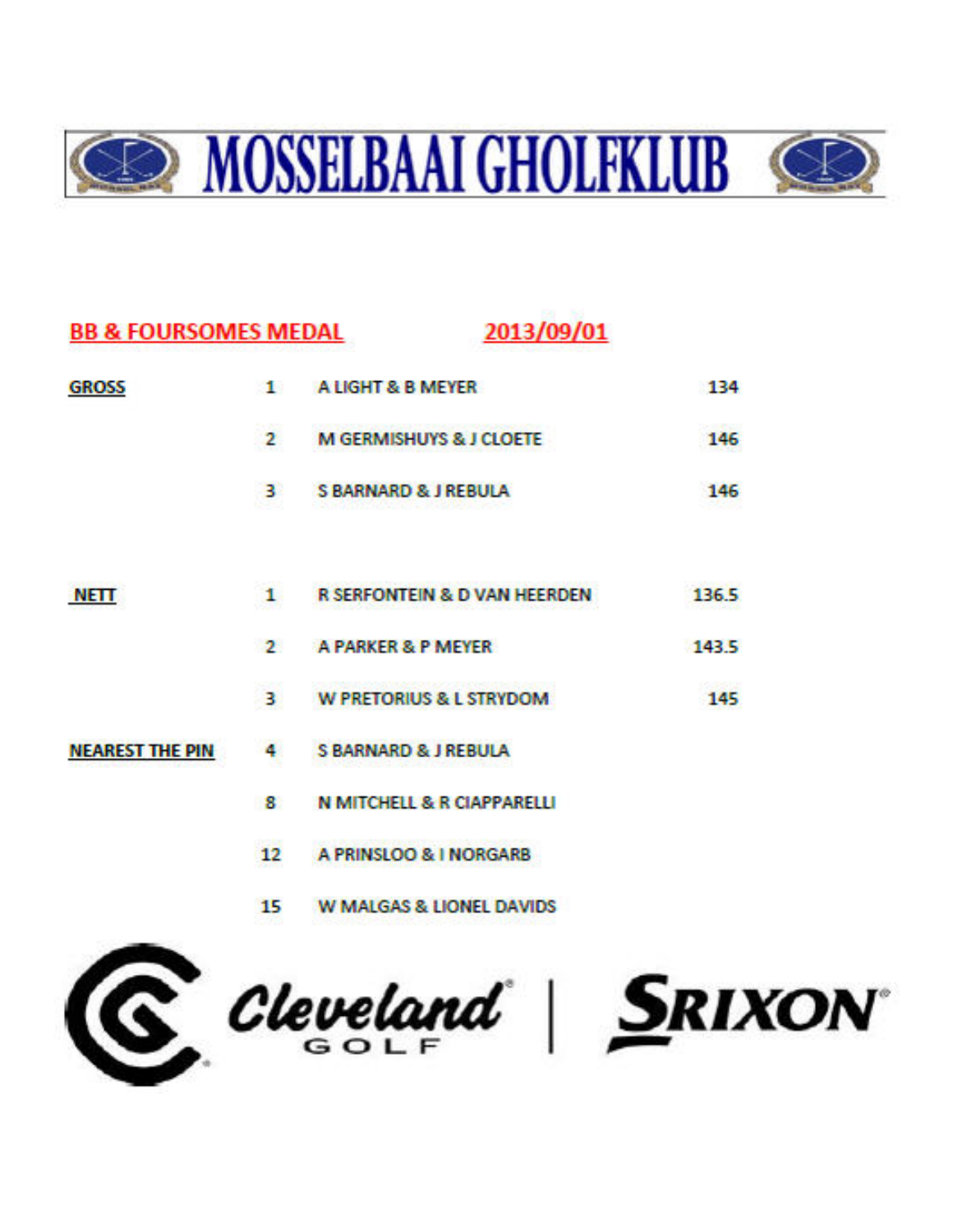|                                                        | <b>MOSSELBAAI GHOLFKLUB</b>                      |              |              |                |  |  |  |  |
|--------------------------------------------------------|--------------------------------------------------|--------------|--------------|----------------|--|--|--|--|
|                                                        | <i><b>4 SEPTEMBER 2013</b></i>                   |              |              |                |  |  |  |  |
|                                                        | <b>SPRAGE CHICKEN RUN OF</b>                     |              |              |                |  |  |  |  |
|                                                        | <b>IND STABLEFORD</b><br><b>PLAYERS IN FIELD</b> |              |              |                |  |  |  |  |
|                                                        | <b>HOENDER VAN DIE DAG</b>                       |              |              |                |  |  |  |  |
|                                                        | <b>NOEL HUDSON</b>                               |              |              |                |  |  |  |  |
|                                                        | A DIVISION 0-9                                   | <b>SCORE</b> | <b>H/CAP</b> | <b>NOMINEE</b> |  |  |  |  |
| 1                                                      | <b>ROELOF COMBRINCK</b>                          | 39           | 6            |                |  |  |  |  |
| $\overline{\mathbf{2}}$                                | <b>RYAN CIAPPERELLI</b>                          | 38           | 4            |                |  |  |  |  |
| 3                                                      | <b>JOHAN VAN RENSBURG</b>                        | 37           | 4            |                |  |  |  |  |
|                                                        | <b>B DIVISION 10-18</b>                          | SCORE        | <b>H/CAP</b> |                |  |  |  |  |
| 1                                                      | <b>NOEL HUDSON</b>                               | 41           | 15           |                |  |  |  |  |
| 2                                                      | <b>RIAAN CAMPBELL</b>                            | 40           | 18           |                |  |  |  |  |
| 3                                                      | <b>ANDRE DU PLESSIS</b>                          | 40           | 11           |                |  |  |  |  |
|                                                        | <b>C DIVISION 19+</b>                            | <b>SCORE</b> | <b>H/CAP</b> |                |  |  |  |  |
| 1                                                      | <b>JOHAN BUYS</b>                                | 39           | 20           |                |  |  |  |  |
| $\overline{\mathbf{2}}$                                | <b>GERT PIETERSE</b>                             | 38           | 21           |                |  |  |  |  |
| 3                                                      | <b>JOAN ZIETSMAN</b>                             | 38           | 26           |                |  |  |  |  |
|                                                        | <b>NEAREST THE PIN</b>                           |              |              |                |  |  |  |  |
| 4                                                      | <b>WAYNE MITCHELL</b>                            |              |              |                |  |  |  |  |
| $\overline{c}$                                         | <b>MIKE VINTCENT</b>                             |              |              |                |  |  |  |  |
| 15                                                     | <b>MARTIENS MULDER</b>                           |              |              |                |  |  |  |  |
|                                                        | <b>HOLE IN ONE</b>                               |              |              |                |  |  |  |  |
| 8                                                      | <b>ROELOF COMBRINCK</b>                          |              |              |                |  |  |  |  |
|                                                        | <b>UPCOMING COMPETITIONS</b>                     |              |              |                |  |  |  |  |
|                                                        | <b>SATURDAY 7 SEPTEMBER 2013 BB STABLEFORD</b>   |              |              |                |  |  |  |  |
| <b>WEDNESDAY 11SEPTEMBER 2013 AIDA 4 BALL ALLIANCE</b> |                                                  |              |              |                |  |  |  |  |
| <b>DANKIE AAN WOUTER KOTZE VIR BORG DAG</b>            |                                                  |              |              |                |  |  |  |  |
|                                                        | DIE BURGER 0866896067                            |              |              |                |  |  |  |  |

**Enjoy your golf this week.**

**Louw & Team**